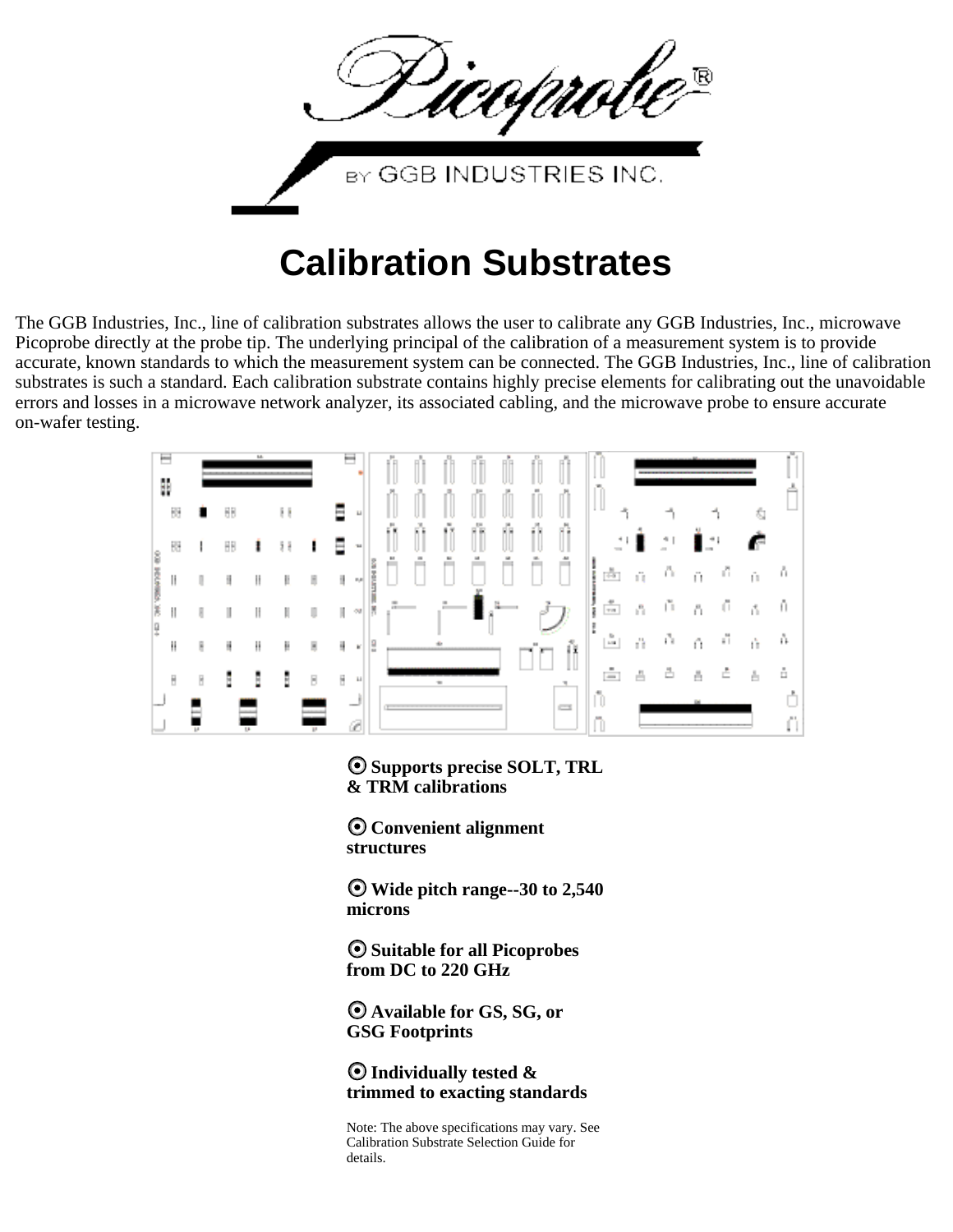Our accurate, easy to use calibration substrates, calibration coefficients, and detailed instructions allow you to correct the measurement system (network analyzer + cabling + probe) whenever it produces a reading different than the standard.

The typical elements for calibrating a microwave measurement system consists of opens, shorts, matched loads, and throughs. These four elements have electrical characteristics that are very different from one another so that each element contributes an important part to the overall calibration process. In principle any set of standards could be employed, however, the more identical the standards are, the less accurate the calibration process becomes, which in turn results in inaccurate the on-wafer testing. Our precision crafted calibration substrates, when properly used, assure you of accurate on-wafer test results from the creator of the original Picoprobe.

### **How to select the correct calibration substrate for your probing application(s):**

1) Identify your Picoprobe's footprint and pitch (tip spacing);

2) Determine which calibration type is appropriate for your application (SOLT,

TRL/LRL, or TRM/LRM)\*;

3) Using the Calibration Substrate Selection Guide below, choose the calibration substrate which matches your Picoprobe's footprints recommended pitch range, and your preferred calibration type.

### **Calibration Subtrate Selection Guide**

| Calibration<br>Substrate | Pad Size<br>(microns)             | Calibration<br><b>Types</b><br>Supported | Footprint  | <b>Pitch Range</b><br>Recommended<br>(microns) | <b>Pitch Range</b><br>Acceptable<br>(microns) |
|--------------------------|-----------------------------------|------------------------------------------|------------|------------------------------------------------|-----------------------------------------------|
| $CS-5$                   | 50 X 50                           | SOLT, TRL, TRM                           | <b>GSG</b> | $75 - 250$                                     | $75 - 250$                                    |
| $CS-9$                   | 100 X 100                         | SOLT, TRL, TRM                           | <b>GSG</b> | $250 - 600$                                    | $150 - 600$                                   |
| $CS-10$                  | 150 X 150                         | <b>SOLT, TRM</b>                         | <b>GSG</b> | $600 - 1250$                                   | $225 - 1250$                                  |
| $CS-18$                  | 300 X 300                         | SOLT, TRM                                | <b>GSG</b> | $1250 - 2540$                                  | $500 - 2540$                                  |
| $CS-8$                   | 50 X 50<br>100 X 100<br>150 X 150 | <b>SOLT, TRM</b>                         | GS, SG     | $50 - 250$                                     | $50 - 300$                                    |
| $CS-14$                  | 100 X 100                         | <b>SOLT, TRM</b>                         | GS, SG     | $250 - 600$                                    | $150 - 600$                                   |
| $CS-11$                  | 150 X 150                         | <b>SOLT, TRM</b>                         | GS, SG     | $600 - 1250$                                   | $175 - 1250$                                  |